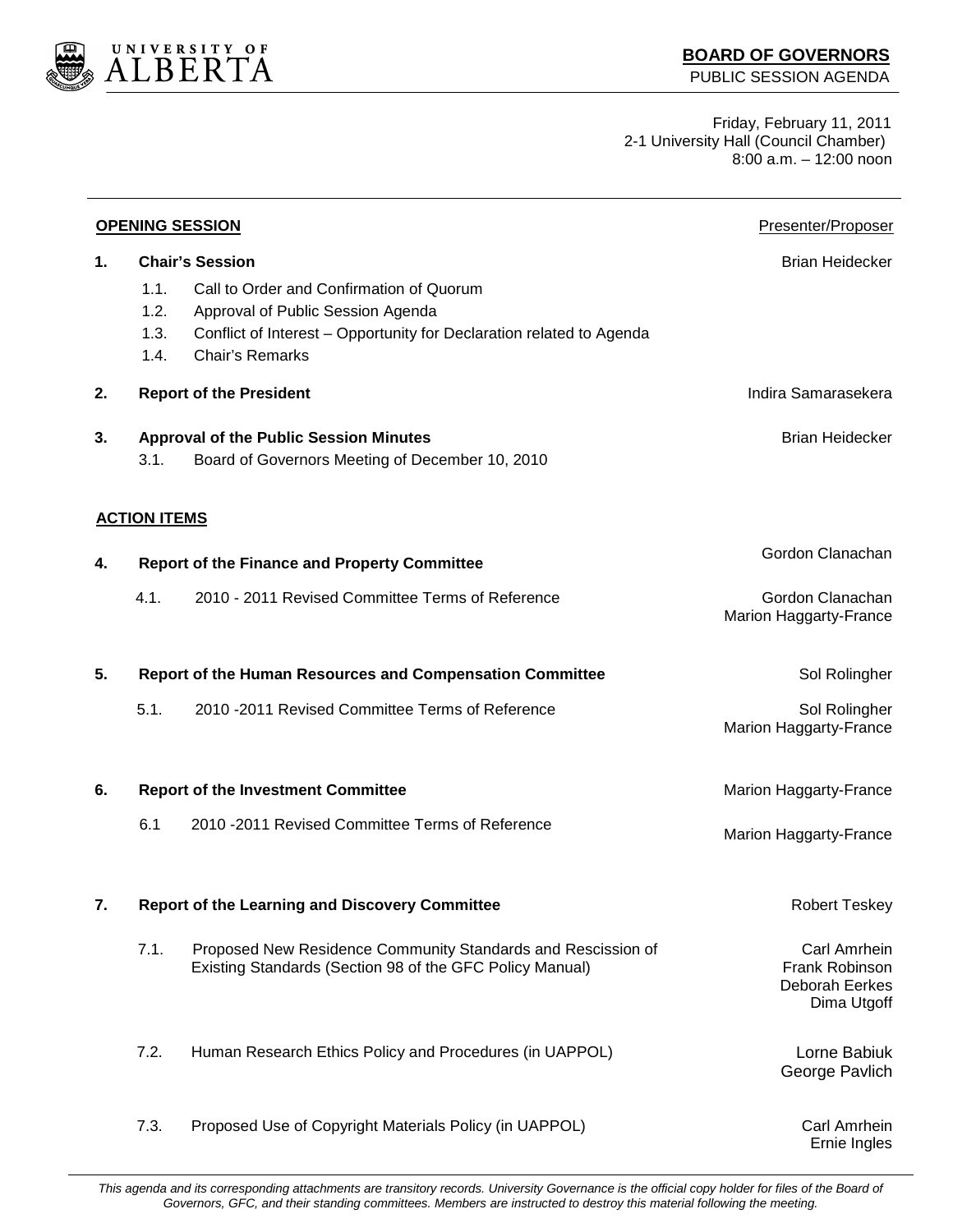Marion Haggarty-France

## 7.4. Proposed 2010-2011 Revised Terms of Reference **Robert Teskey** Robert Teskey

## **INFORMATION REPORTS**

| 8.  |                                                          | <b>Report of the University Relations Committee</b>                                                                   | Agnes Hoveland                  |
|-----|----------------------------------------------------------|-----------------------------------------------------------------------------------------------------------------------|---------------------------------|
|     | 8.1.                                                     | Review of Ideas for Annual Report to the Community - Serving<br>through Knowledge                                     |                                 |
|     | 8.2.                                                     | <b>University Media Report</b>                                                                                        |                                 |
|     | 8.3.                                                     | <b>External Relations Update</b>                                                                                      |                                 |
|     | 8.4.                                                     | <b>Government Relations Update</b>                                                                                    |                                 |
|     | 8.5.                                                     | <b>Community Relations Update</b>                                                                                     |                                 |
|     | 8.6.                                                     | Senate Update                                                                                                         |                                 |
|     | 8.7.                                                     | Review of Revised Committee Terms of Reference and Membership                                                         |                                 |
| 9.  | <b>Report of the Finance and Properties Committee</b>    |                                                                                                                       | Gordon Clanachan                |
|     | 9.1.                                                     | Access Control Systems Phase 2                                                                                        |                                 |
|     | 9.2.                                                     | Information updated to Dec 22.09 Briefing on University Hall -<br>Renewal of base building systems and interior space |                                 |
|     | 9.3.                                                     | <b>Budget Process Briefing</b>                                                                                        |                                 |
|     | 9.4.                                                     | <b>TEC Edmonton Update</b>                                                                                            |                                 |
|     | 9.5.                                                     | <b>Capital Planning Process</b>                                                                                       |                                 |
|     | 9.6.                                                     | <b>CCIS Tour</b>                                                                                                      |                                 |
| 10. | Report of the Human Resources and Compensation Committee |                                                                                                                       | Sol Rolingher                   |
|     | 10.1                                                     | Board of Governors - Board Evaluation 2011                                                                            |                                 |
| 11. | <b>Report of the Learning and Discovery Committee</b>    |                                                                                                                       | <b>Robert Teskey</b>            |
|     | 11.1                                                     | Comprehensive Institutional Plan (CIP): Academic Chapter                                                              |                                 |
|     |                                                          | <b>REGULAR REPORTS</b>                                                                                                |                                 |
|     | 12.1.                                                    | <b>Chancellor's Report</b>                                                                                            | Linda Hughes                    |
|     | 12.2.                                                    | Alumni Association                                                                                                    | C.H. William Cheung<br>Jim Hole |
|     | 12.3.                                                    | Students' Union                                                                                                       | Nick Dehod                      |
|     | 12.4.                                                    | <b>Graduate Students' Association</b>                                                                                 | Roy Coulthard                   |
|     | 12.5.                                                    | Association of Academic Staff of the University of Alberta                                                            | <b>Robert Campenot</b>          |
|     | 12.6.                                                    | Non-Academic Staff Association - No Report.                                                                           | <b>Tanya Martelle</b>           |
|     | 12.7.                                                    | General Faculties Council - No Meeting.                                                                               | Louis Hugo Francescutti         |